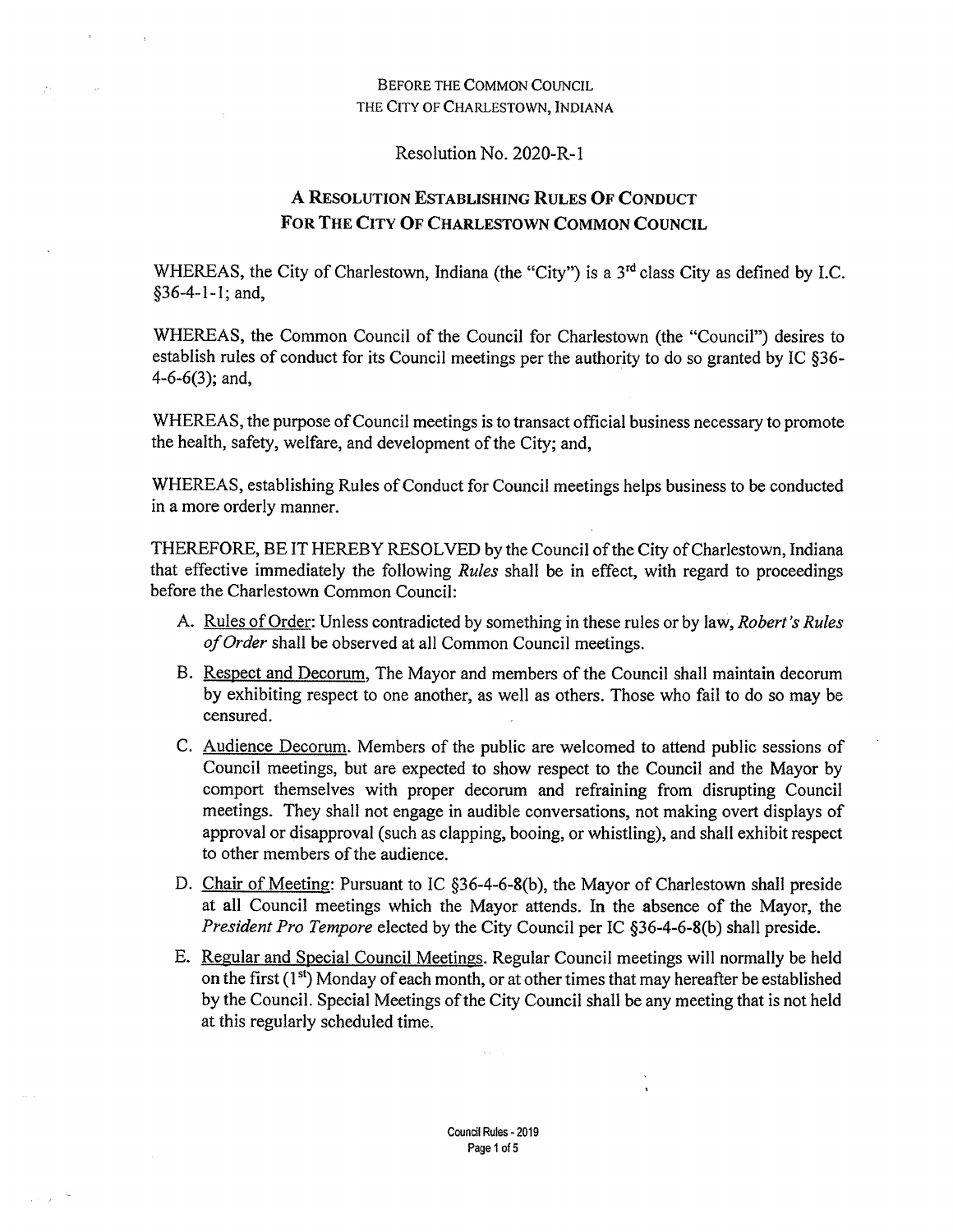- F. Calling Special Meetings. The *President Pro Tempore* ofthe Council, any two (2) elected City Council members acting in concert, or the Mayor shall have the authority to call a Special Meeting of the Council.
- G. Notice of Special Meetings. Special meetings announced at a Council meeting shall require no special notice to the Mayor, Clerk/Treasurer or Council members (collectively referred to as "the Body"). Otherwise, written, email, and telephonic notices of Special Meetings shall be provided to all members of the Body at least forty-eight (48) hours in advance of any such meeting. The Notice shall include the date, time, place, and purpose of the special meeting. In addition, notice of special meetings shall be published in accordance with IC §5-14-1.5-5.
- H. Executive Sessions: Executive Sessions of the Council may be held in accordance with IC §5-14-1.5-6.1.
- I. Sponsoring Legislation or Agenda Items. All Agenda items and legislation coming before the Council (Ordinances and/or Resolutions) must have a sponsor. The Mayor, members of the Council, or the City Clerk/Treasurer may sponsor legislation. Others who wish to have the Council address some topic may contact the Mayor or a member of the Council to request that an item be placed on the Council Agenda. Unsponsored legislation shall not be accepted by the City Clerk/ Treasurer or placed on the Agenda.
- J. Numbering & Distribution of Legislation: The Clerk-Treasurer shall assign a number to each item of legislation (proposed Ordinance or Resolution) when it is sponsored and presented at the office of the Clerk/Treasurer. The Clerk/Treasurer shall provide copies of the meeting agenda and all proposed legislation to all members of the Council, the Mayor, the City Attorney, and the Council's attorney at least two (2) business days prior to the meeting where the first official action regarding that proposed legislation is to be considered (by close of business Thursday for a Monday evening Council Meeting). Unless otherwise requested, delivery of proposed legislation and Agenda shall be by email.
- K. Agenda. Requests by the Mayor or a member ofthe Council to add an item to the Council Agenda shall be provided to the Clerk/Treasurer electronically or in writing at least two (2) business days in advance of the Council meeting (by close of business Thursday for a Monday evening Council meeting). The typical format for the Agenda shall be as follows:
	- Call to Order Pledge of allegiance Invocation Roll Call Approval of Agenda Approval of Minutes Approval of Claims Approval of Payroll Allowance Docket Public Comment Mayor's Comment ' Public Hearings Ordinances and Resolutions Old Business ' New Business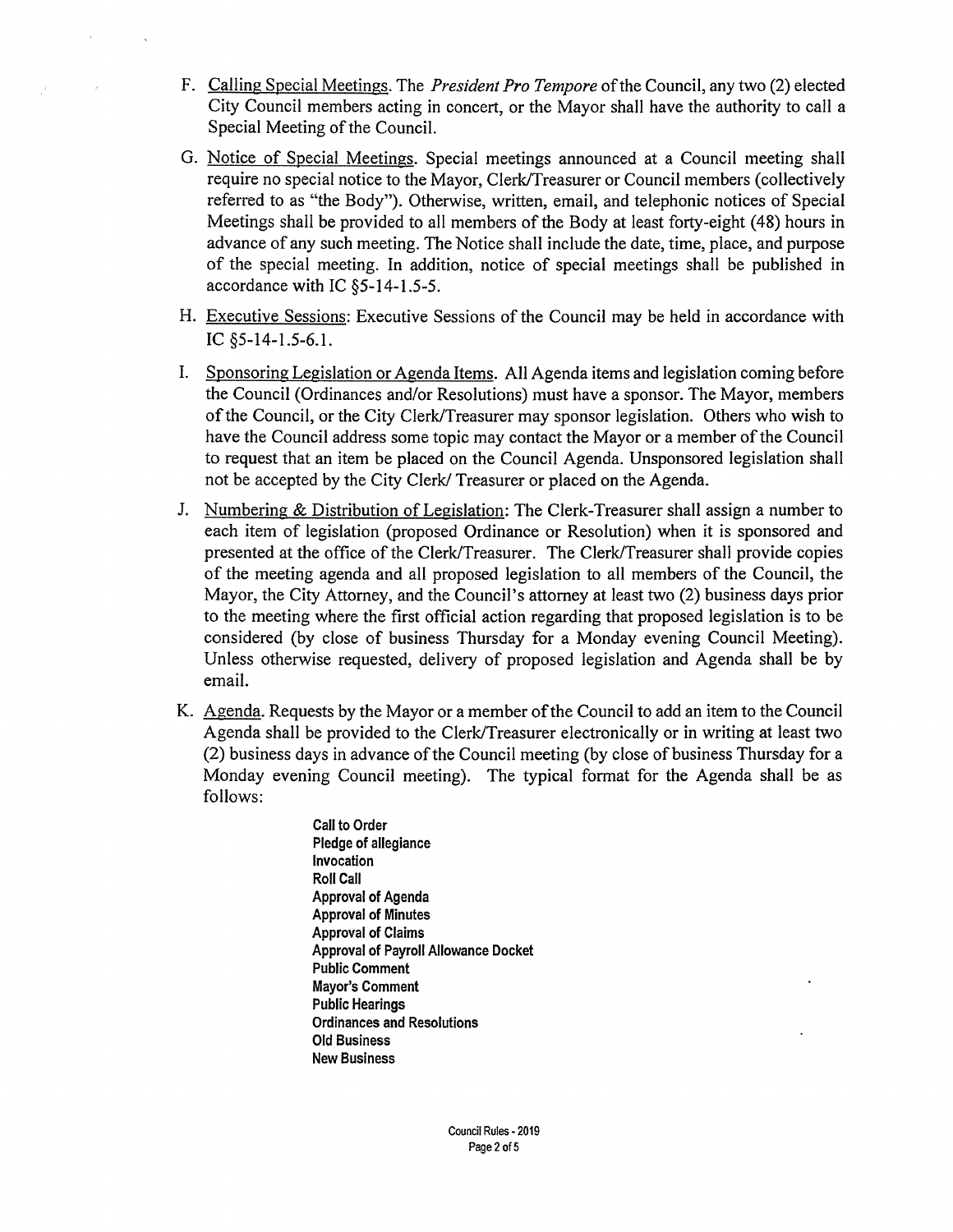## Council Comments Adjournment

- L. Approval of Agenda. After the pledge of allegiance and invocation, the Agenda for the meeting shall be considered and approved by the Council by a majority vote. Items may be added or removed from the Agenda-by-a-majority-vote-of the Council.
- M. Readings Required: An Ordinance shall require passage on two (2) readings before enactment, with those readings occurring at separate meetings, except as otherwise provided by state statute or these Rules. Resolutions may be passed on one (1) reading.
- N. Suspension of the Rules for Passage on Two Readings: For an ordinance to be enacted at the meeting where it is originally introduced, a motion must be passed by unanimous vote of the Council to suspend these Rules to allow passage of the Ordinance on its second and final reading. At a meeting where these Rules are suspended as described above, the Ordinance can pass only upon two thirds (2/3) majority vote of the Council at that meeting.
- *O.* Public Comment. The Mayor and Councilpersons have been elected and have a right to comment at Council meetings. There are many opportunities for citizens to exercise free speech outside of Council meetings. Audience comment at Council meetings is a privilege granted at the discretion of the Council. It may be allowed as follows:
	- 1) Public Comment will be allowed for a total of up to thirty (30) minutes per regular Council meeting (not including public hearings). Generally, comments are taken in order people sign up. In the event that it appears there are more persons wishing to address the Council than the thirty (30) minute time will permit, persons residing in the City will be given priority to address the Council. Iftime remains after all residents have addressed the Council, non-residents may be granted the opportunity to address the Council.
	- 2) Persons wishing to address the Council may only do so only with regard to matters on the Council's Agenda for that meeting. The person must sign up to speak prior to the beginning of the Council meeting and provide the speaker's name, address, and the Agenda item the speaker wishes to address.
	- 3) Nine (9) copies of any written materials a speaker intends to present to the Council should be provided to the Clerk/Treasurer at the time the Request to address the Council is made, for distribution to the Mayor, Council, and their attorneys.
	- 4) Persons addressing the Council must restrict comments to the Agenda item identified on their Request to address the Council.
	- 5) Persons addressing the Council shall demonstrate respect for all parties, and shall comport themselves with proper decorum. Personal attacks are inappropriate.
	- 6) Each person granted opportunity to address the Council is allowed up to three (3) minutes to make comment. The Council shall designate a timekeeper. Unused time may not be ceded to another speaker. Upon a vote of a majority of the Council, a person's time to address the Council may be extended.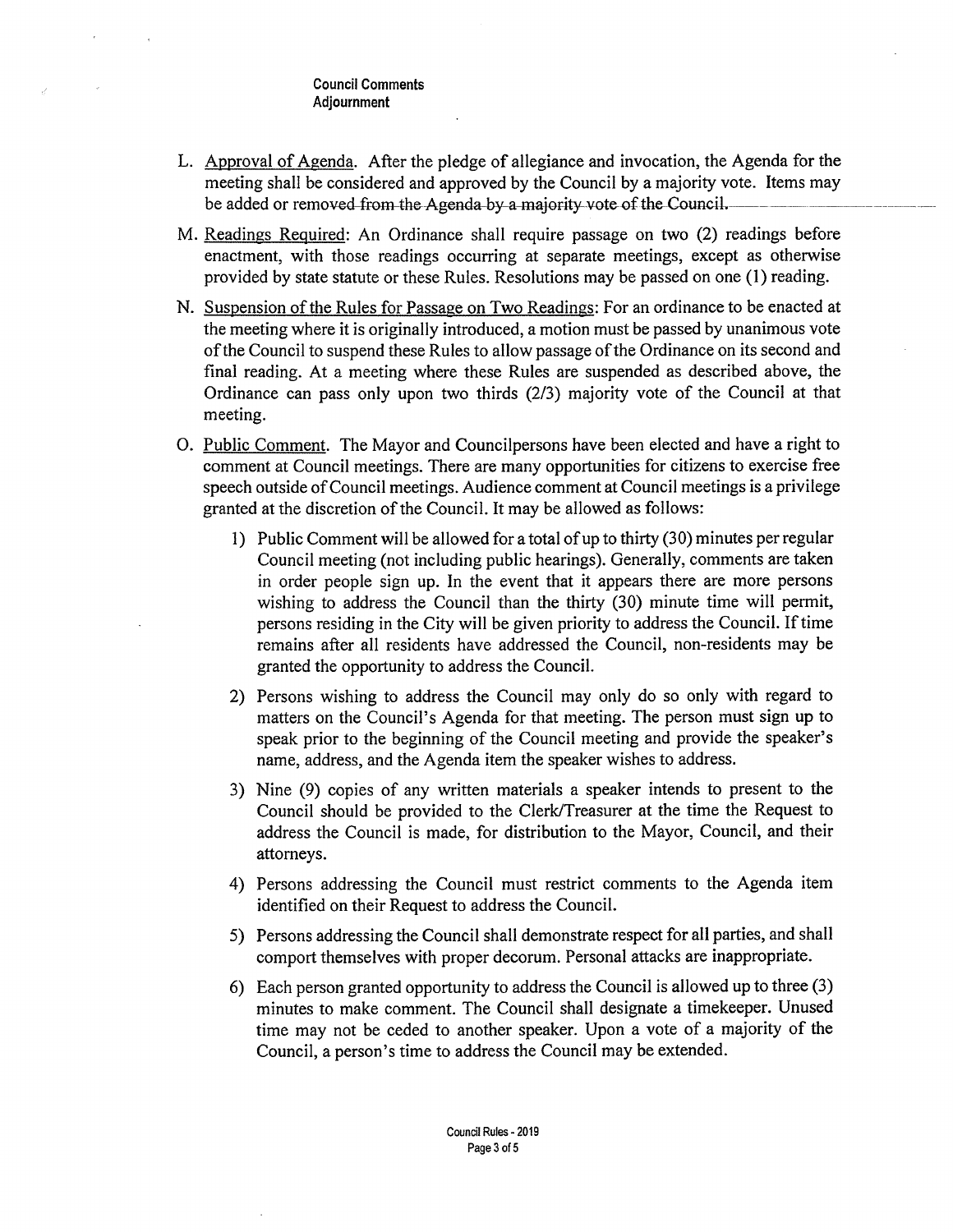- 7) If a majority ofthe Council feels that a person addressing the Council has failed to follow these Rules, that person may have the privilege of addressing the Council at Council meetings revoked, temporarily or indefinitely. If an attendee of a Council meeting becomes disruptive, that person may be required to leave the meeting.
- P. Public Hearings: At any meeting where a *Public Hearing* is required to be held, the following procedures shall be followed:
	- 1) At least thirty (30) minutes prior to the advertised time for the beginning of the public hearing the Clerk-Treasurer shall post a sign-in sheet in the meeting room for any person desiring to comment to sign up to make a comment. In order to comment the person signing the list must indicate, in writing, his/her name and residential address.
	- 2) Prior to the time the public hearing portion of the meeting commences an announcement shall be made to the effect that persons who have signed up to speak will be recognized and allowed to present information or give comment at the public hearing. Those wishing to make public comment should be reminded that public hearings are not a question-and-answer session, they are an opportunity for persons to present comment or information. Following these announcements all persons that have previously signed up to make public comment shall be provided with an opportunity to make comment.
	- 3) Nine (9) copies of any written materials the speaker wishes to present should be delivered to the Clerk/Treasurer. A copy of those materials shall be preserved as part of the public record. Copyrighted materials shall not be presented without permission of the owner.
	- 4) Each person making comment shall be allowed up to two (2) minutes to make comment. The Council shall designate a timekeeper. In the event that the number of people wishing to make comments exceeds fifty (50), comments may be limited to one (1) minute each.
	- 5) Persons addressing the Council shall demonstrate respect for all parties and shall comport themselves with proper decorum.
	- 6) When all persons on the sign-up list have had the opportunity to make comment or present information, the public comment portion of the public hearing shall be closed.
- Q. Investigations. No investigation of the departments, officers, and employees of the City, or any charges against a department, officer, or employee of the City, or into the affairs of a person with whom the City has entered or is about to enter into a contract may be commenced pursuant to I.C. §36-4-6-21 without a vote of at least three (3) members of the Council.
- R. Invocation. Any person wishing to offer an invocation or contemplative thought at a Council meeting may make submit written request to the Clerk/Treasurer for consideration by the Council.

÷